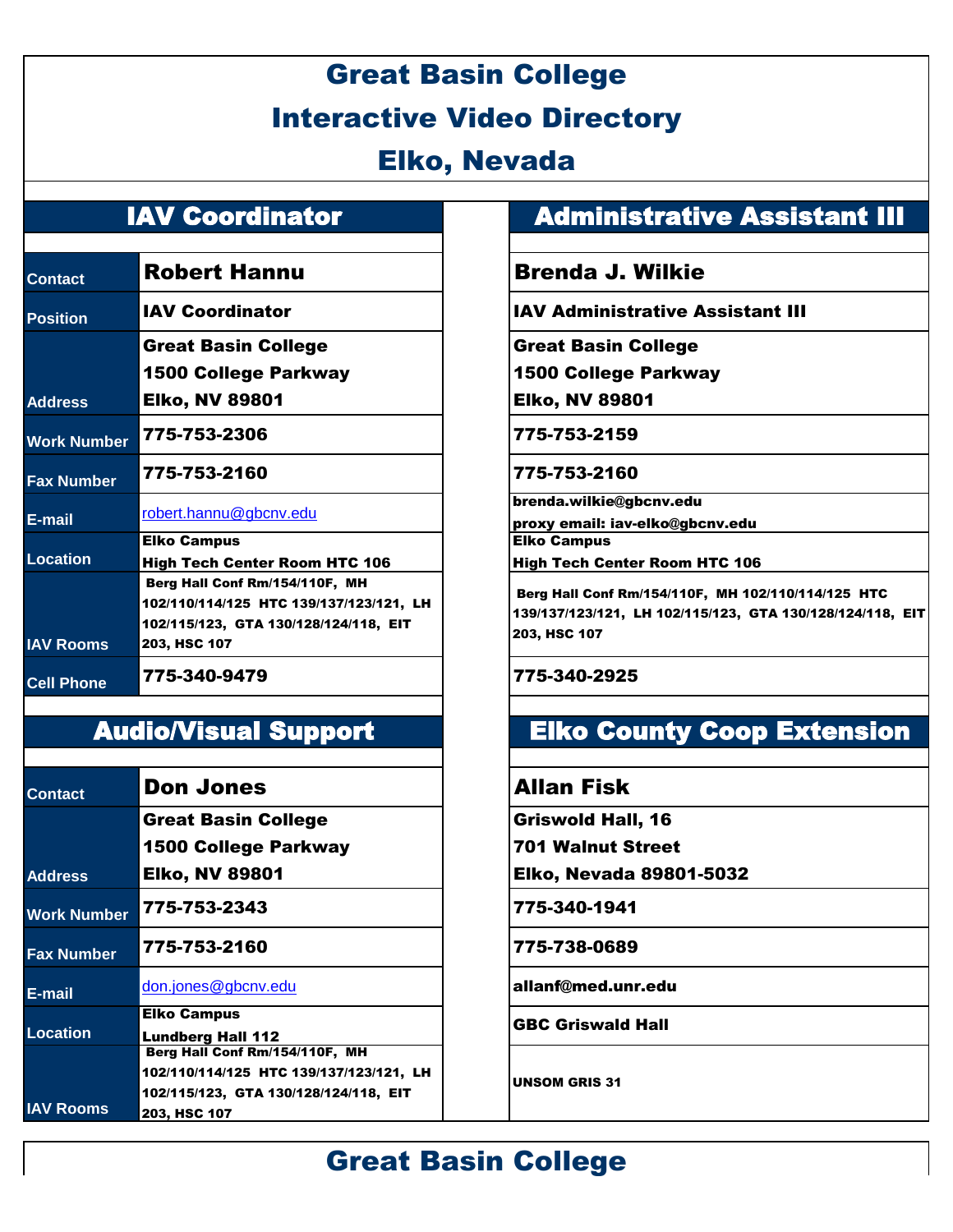## Interactive Video Directory

Great Basin College

## Pahrump, NV

| <b>Contact</b>     | <b>Diane Wrightman</b>                                                    |  |  |
|--------------------|---------------------------------------------------------------------------|--|--|
|                    | <b>Great Basin College</b>                                                |  |  |
|                    | 551 E. Calvada Blvd                                                       |  |  |
| <b>Address</b>     | Pahrump, NV 89048                                                         |  |  |
| <b>Work Number</b> | 775-727-2017                                                              |  |  |
| <b>Fax Number</b>  | 775-727-2012                                                              |  |  |
| E-mail             | diane.wrightman@gbcnv.edu                                                 |  |  |
| <b>Location</b>    | <b>Pahrump Valley Campus</b>                                              |  |  |
| <b>IAV Rooms</b>   | GBC PVC 109, GBC PVC 115, GBC PVC 120,<br><b>GBC PVC 122, GBC PVC 124</b> |  |  |

| <b>Contact</b>     | <b>David Hernandez</b>                                                    |
|--------------------|---------------------------------------------------------------------------|
|                    | <b>Great Basin College</b>                                                |
|                    | 551 E. Calvada Blvd                                                       |
| <b>Address</b>     | Pahrump, NV 89048                                                         |
| <b>Work Number</b> | 775-727-2007                                                              |
| <b>Fax Number</b>  | 775-727-2012                                                              |
| E-mail             | david.hernandez@gbcnv.edu                                                 |
| Location           | <b>Pahrump Valley Campus</b>                                              |
| <b>IAV Rooms</b>   | GBC PVC 109, GBC PVC 115, GBC PVC 120,<br><b>GBC PVC 122, GBC PVC 124</b> |

#### Campus Director **Administrative Assistant III**

#### **Janis Collins**

Great Basin College

551 E. Calvada Blvd

Pahrump, NV 89048

**Work Number** 775-727-2017 775-727-2006

#### **Fax Number** 775-727-2012 775-727-2012

janis.collins@gbcnv.edu

proxy email: iav-pahrump@gbcnv.edu

**Pahrump Valley Campus** 

GBC PVC 109, GBC PVC 115, GBC PVC 120, GBC PVC 122, GBC PVC 124

## Audio/Visual Support Pahrump Valley High School

#### **Jennifer Schuyler**

Pahrump Valley High School 501 East Calvada Blvd. Pahrump, Nevada 89048-5613

**Work Number** 775-727-2007 775-727-7743 x235

**Fax Number** 775-727-2012 775-727-7768

[jschuyler@nye.k12.nv.us](mailto:jschuyler@nye.k12.nv.us)

**Pahrump, Nevada** 

Pahrump HS/GBC 119

Great Basin College

## Interactive Video Directory

### Winnemucca, NV

#### Campus Director **Administrative Assistant III**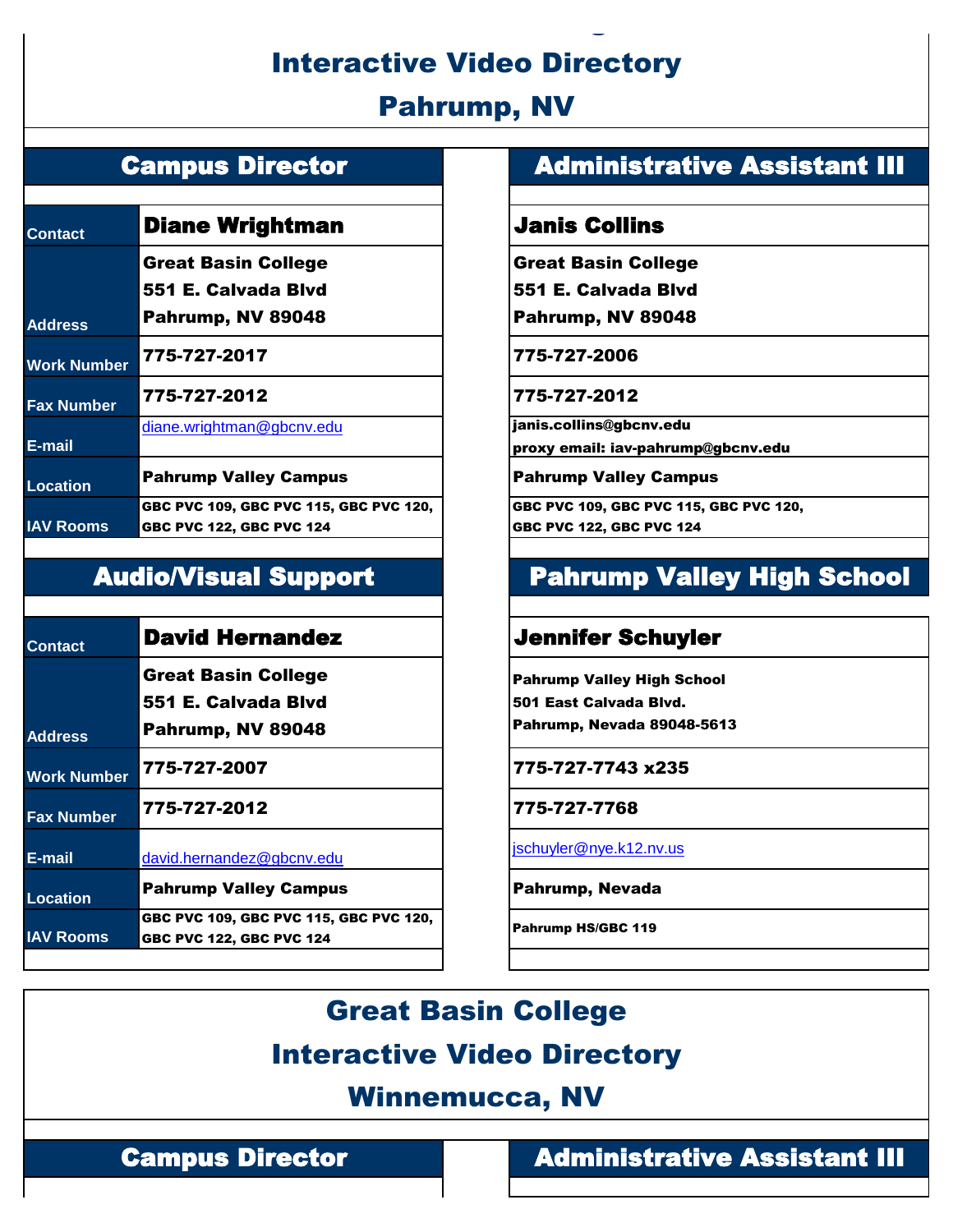| <b>Contact</b>     | <b>Lisa Campbell</b>                                    | Jolina Ada                           |
|--------------------|---------------------------------------------------------|--------------------------------------|
|                    | <b>Great Basin College</b>                              | <b>Great Basin C</b>                 |
|                    | <b>5490 Kluncy Canyon Road</b>                          | <b>5490 Kluncy</b>                   |
| <b>Address</b>     | <b>Winnemucca, NV 89445</b>                             | Winnemucca,                          |
| <b>Work Number</b> | 775-623-1804                                            | 775-623-4824                         |
| <b>Fax Number</b>  | 775-623-1812                                            | 775-623-1812                         |
| E-mail             | lisa.costacampbell@gbcnv.edu                            | jolina.adams@gb<br>proxy email: iav- |
| <b>Location</b>    | <b>Winnemucca Campus</b>                                | <b>Winnemucca C</b>                  |
| <b>IAV Rooms</b>   | GBC 108, GBC 109, GBC 110, GBC 115,<br>GBC 201, GBC 202 | GBC 108, GBC 109                     |
|                    |                                                         |                                      |

### Lowry High School

| <b>Contact</b>     | <b>Jackie Kingston (on site)</b>                    | <b>Jackie Kings</b>               |
|--------------------|-----------------------------------------------------|-----------------------------------|
|                    | <b>Lowry High School</b><br>5375 Kluncy Canyon Road | <b>Humbold</b><br><b>310 East</b> |
| <b>Address</b>     | Winnemucca, NV 89445                                | Winnemu                           |
| <b>Work Number</b> | 775-623-6219                                        | 775.623.                          |
| <b>Fax Number</b>  |                                                     |                                   |
| E-mail             | jkingston@humboldt.k12.nv.us                        | <b>jkingston</b>                  |
| <b>Location</b>    | Winnemucca, Nevada                                  | Winnemucc                         |
| <b>IAV Rooms</b>   |                                                     | <b>HCSD Admin</b>                 |

# **Contact** Contact **Connie Beck Address** Humboldt General Hospital 118 East Haskell Street Winnemucca, NV 89445 **Work Number** 775.623.5222 775.623.6304 **Fax Number** 775.623.6307 **E-mail** jkingston@humboldt.k12.nv.us beckc@unce.unr.edu Location **Winnemucca, Nevada Network** Nevada **Winnemucca, Nevada IAV Rooms** UNSOM Coop Ext Humboldt General Hospital

#### **Jolina Adams**

Great Basin College

5490 Kluncy Canyon Road

Winnemucca, NV 89445

jolina.adams@gbcnv.edu proxy email: iav-winnemucca@gbcnv.edu

**Winnemucca Campus** 

GBC 108, GBC 109, GBC 110, GBC 115, GBC 201, GBC 202

#### Humboldt County School District

**Jackie Kingston - IAV Scheduler (Lowry High School)** 

Humboldt County School District

310 East 4th Street

Winnemucca, NV 89445-2831

**Work Number** 775-623-6219 775.623.6219

jkingston@humboldt.k12.nv.us

**Winnemucca, Nevada** 

#### Humboldt County Coop Extension

Humboldt County Cooperative Extension 1085 Fairgrounds Road Winnemucca, NV 89445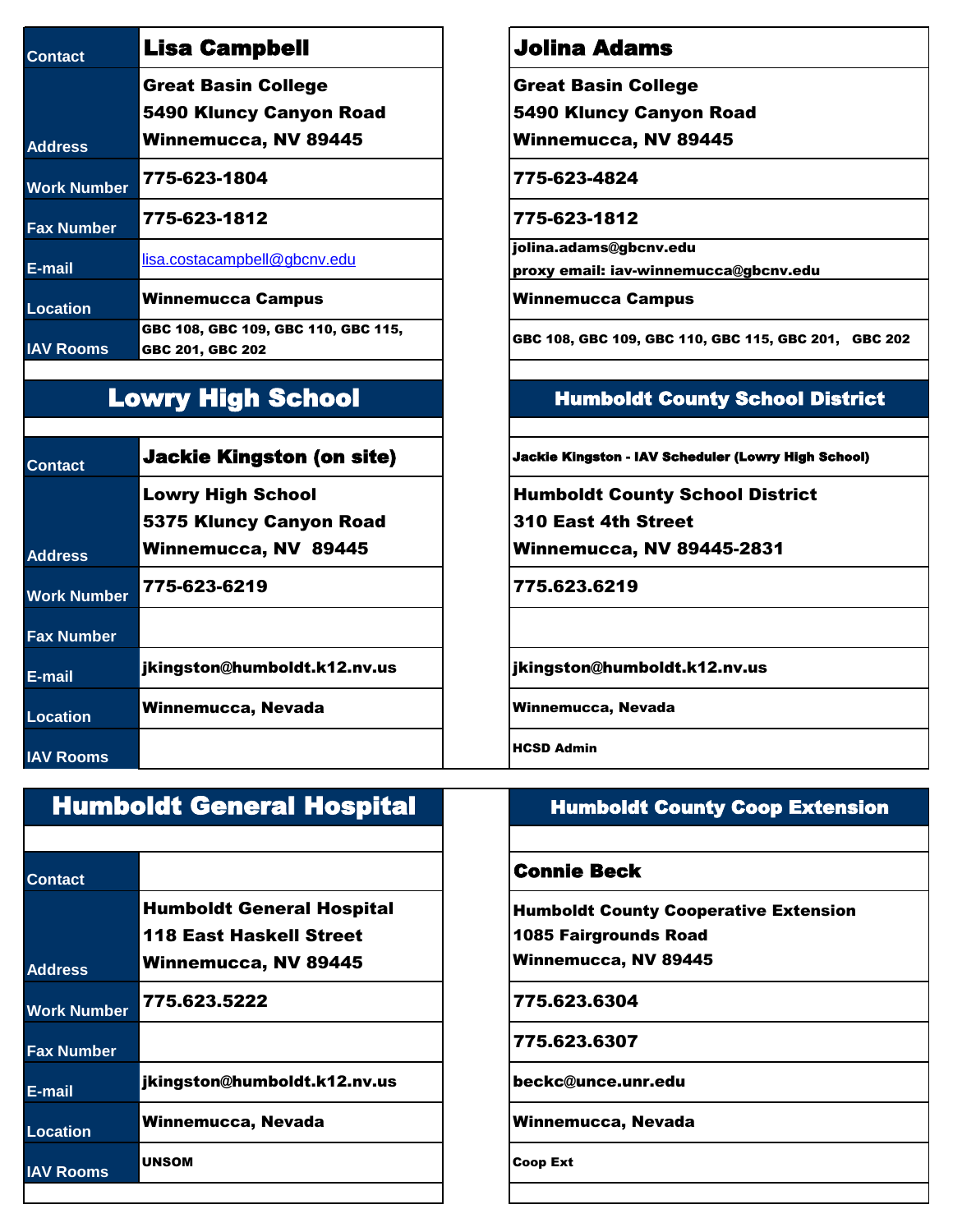| <b>Contact</b>     | <b>Lisa Campbell</b>                                                                 | <b>Shelly Lovitt</b>                                                  |
|--------------------|--------------------------------------------------------------------------------------|-----------------------------------------------------------------------|
| <b>Address</b>     | <b>Great Basin College</b><br>5490 Kluncy Canyon Road<br><b>Winnemucca, NV 89445</b> | <b>GBC Classroom</b><br>751 A. Street, Room #3<br>Hawthorne, NV 89415 |
| <b>Work Number</b> | 775-623-1804                                                                         | 775-945-9015 Phone/Fax<br>775-945-2403 (Shelly)                       |
| <b>Fax Number</b>  | 775-623-1812                                                                         | 775-945-9015                                                          |
| $E$ -mail          | lisa.costacampbell@gbcnv.edu                                                         | shelly.lovitt@gbcnv.edu                                               |
| <b>Location</b>    | Winnemucca Campus                                                                    | <b>Hawthorne Administrat</b>                                          |
| <b>IAV Rooms</b>   |                                                                                      | Room #38                                                              |
|                    |                                                                                      |                                                                       |

## Hawthorne Coordinator **Hawthorne Site Contact**

#### **Shelly Lovitt**

751 A. Street, Room #38

**Hawthorne Administration Building** 

# Great Basin College

#### Interactive Video Directory

Ely, NV

| <b>Contact</b>     | <b>Veronica Nelson</b>                                 | <b>Kandy Sch</b>                           |
|--------------------|--------------------------------------------------------|--------------------------------------------|
|                    | <b>Great Basin College</b><br><b>2115 Bobcat Drive</b> | <b>Great Basin C</b><br><b>2115 Bobcat</b> |
| <b>Address</b>     | <b>Ely, NV 89301</b>                                   | <b>Ely, NV 8930</b>                        |
| <b>Work Number</b> | 775-289-3589                                           | 775-289-3589                               |
| <b>Fax Number</b>  | 775-289-3599                                           | 775-289-3599                               |
| E-mail             | veronica.nelson@gbcnv.edu                              | kandy.scheel@gb<br>proxy email: iav-       |
| <b>Location</b>    | <b>Ely Campus</b>                                      | <b>Ely Campus</b>                          |
|                    | GBC 108, GBC 111, GBC 112, GBC 114,                    | GBC 108, GBC 111                           |
| <b>IAV Rooms</b>   | GBC 118, GBC 105                                       | GBC 118, GBC 105                           |
|                    |                                                        |                                            |

**Contact**

**Address**

Lund High School 301 East 2nd North Lund, NV 89317

### Campus Director **Administrative Assistant III**

#### **Kandy Scheel**

Great Basin College

2115 Bobcat Drive

Ely, NV 89301

kandy.scheel@gbcnv.edu

proxy email: iav-ely@gbcnv.edu

GBC 108, GBC 111, GBC 112, GBC 114, GBC 118, GBC 105

## Lund High School White Pine County High School

White Pine County High School 1800 Bobcat Drive Ely, NV 89301-3111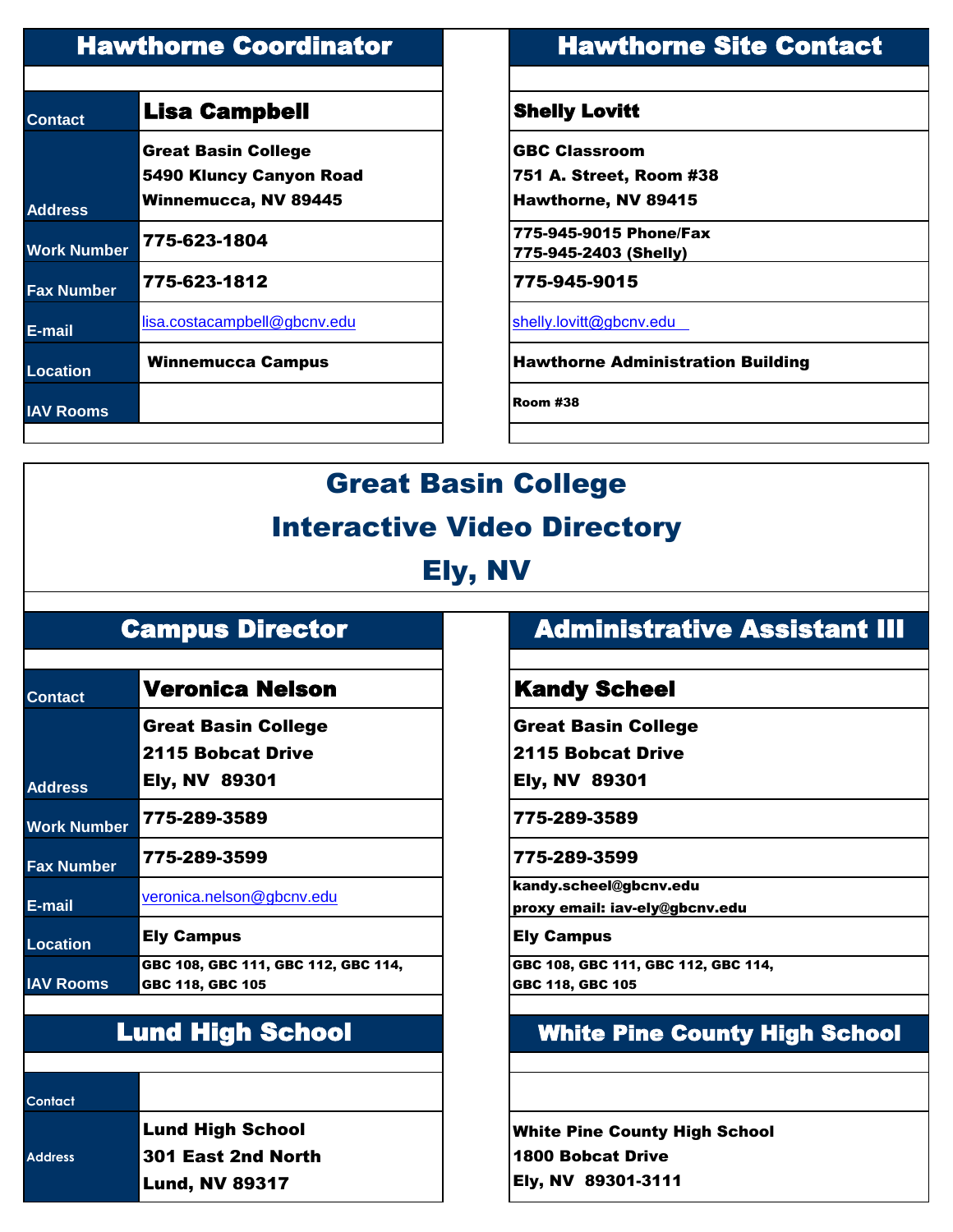| <b>Work Number</b> | 775-238-5200                        | 775-289-4811             |
|--------------------|-------------------------------------|--------------------------|
|                    | 775.238.0208                        |                          |
| <b>Fax Number</b>  | (Fax needs to be sent by 2:00 p.m.) |                          |
|                    |                                     |                          |
| E-mail             |                                     |                          |
| Location           | Lund, Nevada                        | <b>Ely, Nevada</b>       |
|                    | <b>Lund HS</b>                      | <b>White Pine HS 206</b> |

| <b>William Bee Ririe Hospital</b> |                                   |
|-----------------------------------|-----------------------------------|
| <b>Contact</b>                    |                                   |
|                                   | <b>William Bee Ririe Hospital</b> |
|                                   | <b>6 Steptoe Circle</b>           |
| <b>Address</b>                    | Ely, NV 89301-2692                |
| <b>Work Number</b>                | 775-289-3612                      |
| <b>Fax Number</b>                 |                                   |
| E-mail                            |                                   |
| <b>Location</b>                   | Ely, Nevada                       |
| <b>IAV Rooms</b>                  | <b>UNSOM</b>                      |

#### **Panaca**

#### Veronica Nelson

1005 Main Street

Room #108

Panaca, NV 89042

775-289-3589

775-728-4533

veronica.nelson@gbcnv.edu

Panaca, Nevada

108

# Great Basin College Interactive Video Directory

Battle Mountain, NV

### Battle Mountain Coordinator

| <b>Contact</b>     | <b>Jill Chambliss</b>               |  |
|--------------------|-------------------------------------|--|
|                    | <b>Great Basin College</b>          |  |
|                    | 835 North 2nd                       |  |
| <b>Address</b>     | <b>Battle Mountain, NV 89820</b>    |  |
| <b>Work Number</b> | 775-635-2318                        |  |
| <b>Fax Number</b>  | 775-635-0340                        |  |
|                    | jill.chambliss@gbcnv.edu            |  |
| E-mail             | proxy email: iav-battlemt@gbcnv.edu |  |
| <b>Location</b>    | <b>Battle Mountain Campus</b>       |  |
| <b>IAV Rooms</b>   | GBC 1, GBC 2, GBC 3, GBC 4          |  |

## Battle Mountain High School

Battle Mountain High School

425 Weaver Avenue

Battle Mountain, NV 89820

**Work Number** 775-635-2318 775-635-5436

**Fax Number** 775-635-0340 775-635-5459

**Battle Mountain, Nevada** 

LCSD BM HS, LCSD BM HS 2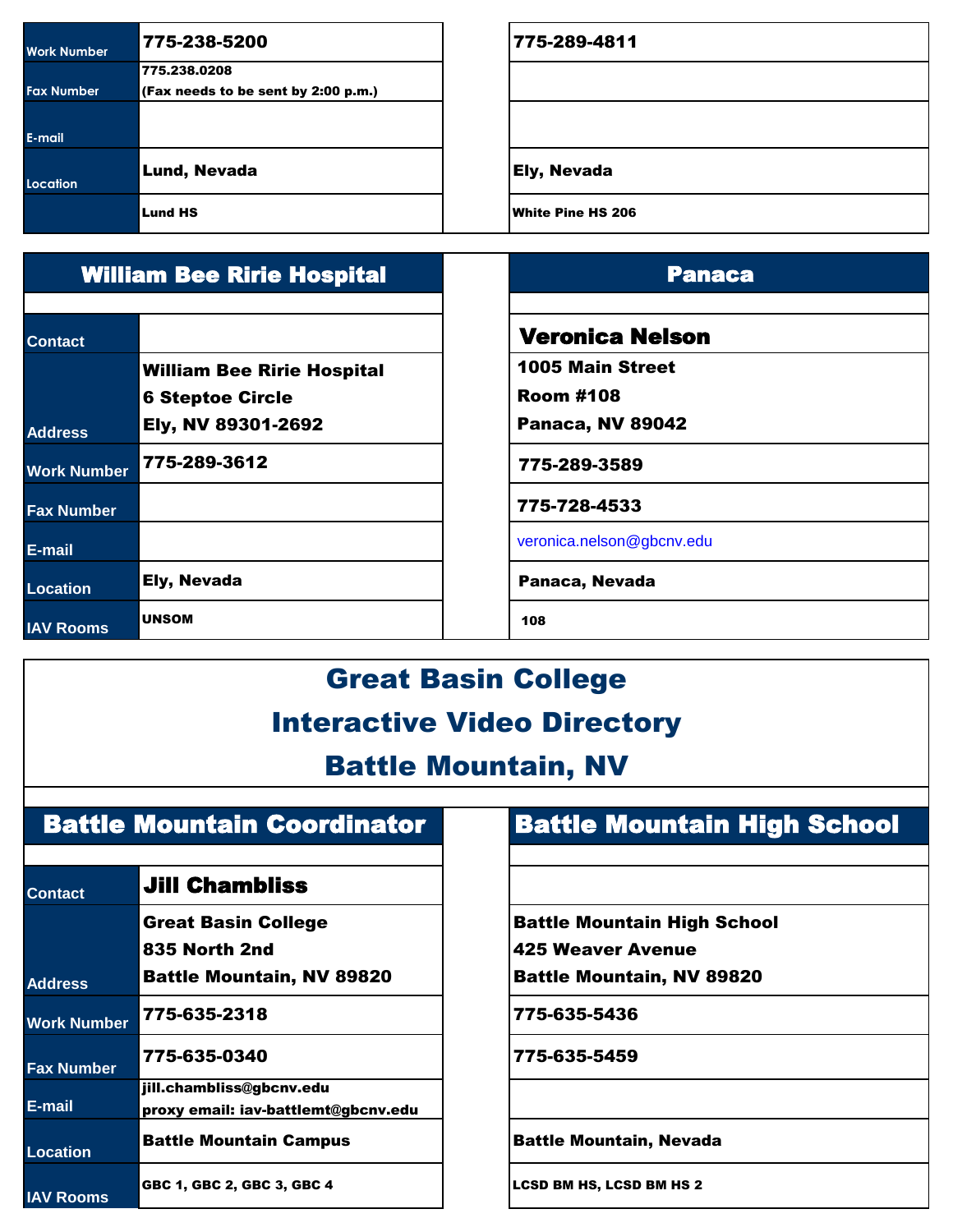| <b>Contact</b>     | <b>Lisa Taylor</b>                  |               |
|--------------------|-------------------------------------|---------------|
|                    | <b>Lander County Coop Extension</b> | <b>Battle</b> |
|                    | 815 North 2nd Street                | 535 S         |
| <b>Address</b>     | <b>Battle Mountain, NV 89820</b>    | <b>Battle</b> |
| <b>Work Number</b> | 775.635.5565                        | 775.6         |
| <b>Fax Number</b>  | 775.635.8309                        |               |
| E-mail             | taylorl@unce.unr.edu                |               |
| <b>Location</b>    | <b>Battle Mountain, Nevada</b>      | <b>Battle</b> |
| <b>IAV Rooms</b>   | <b>GBC/COOP</b>                     | <b>UNSOM</b>  |

### Lander County Coop Extension **Battle Mountain Hospital**

Battle Mountain General Hospital 535 South Humboldt Street Battle Mountain, NV 89820-1988

**Work Number** 775.635.5565 775.635.2550

**Battle Mountain, Nevada** 

# Great Basin College Interactive Video Directory Owyhee, NV

#### Owyhee Coordinator

| <b>Contact</b>     | Lynn Kaiko                    |                |
|--------------------|-------------------------------|----------------|
|                    | <b>Great Basin College</b>    | Owyhe          |
|                    | <b>P.O. Box 336</b>           | 521 Ho         |
|                    | <b>300 College Avenue</b>     | <b>P.O. Bo</b> |
| <b>Address</b>     | Owyhee, NV 89832              | Owyhe          |
| <b>Work Number</b> | 775.757.3025                  | 775.7          |
| <b>Fax Number</b>  | 775.757.2290                  |                |
|                    | Ibkw01@yahoo.com              |                |
| E-mail             | proxy: iav-owyhee@gbcnv.edu   |                |
| Location           | <b>Owyhee Campus</b>          | <b>Owyh</b>    |
| <b>IAV Rooms</b>   | <b>GBC SPHE 1, GBC SPHE 2</b> | <b>UNSOM</b>   |

## Shoshone Paiute Tribes

## Owyhee Hospital

Owyhee Community Health Facility 521 Hospital P.O. Box 212 Owyhee, NV 89832

**Work Number** 775.757.3025 775.757.2415

**Owyhee, Nevada** 

## Owyhee High School

**Contact**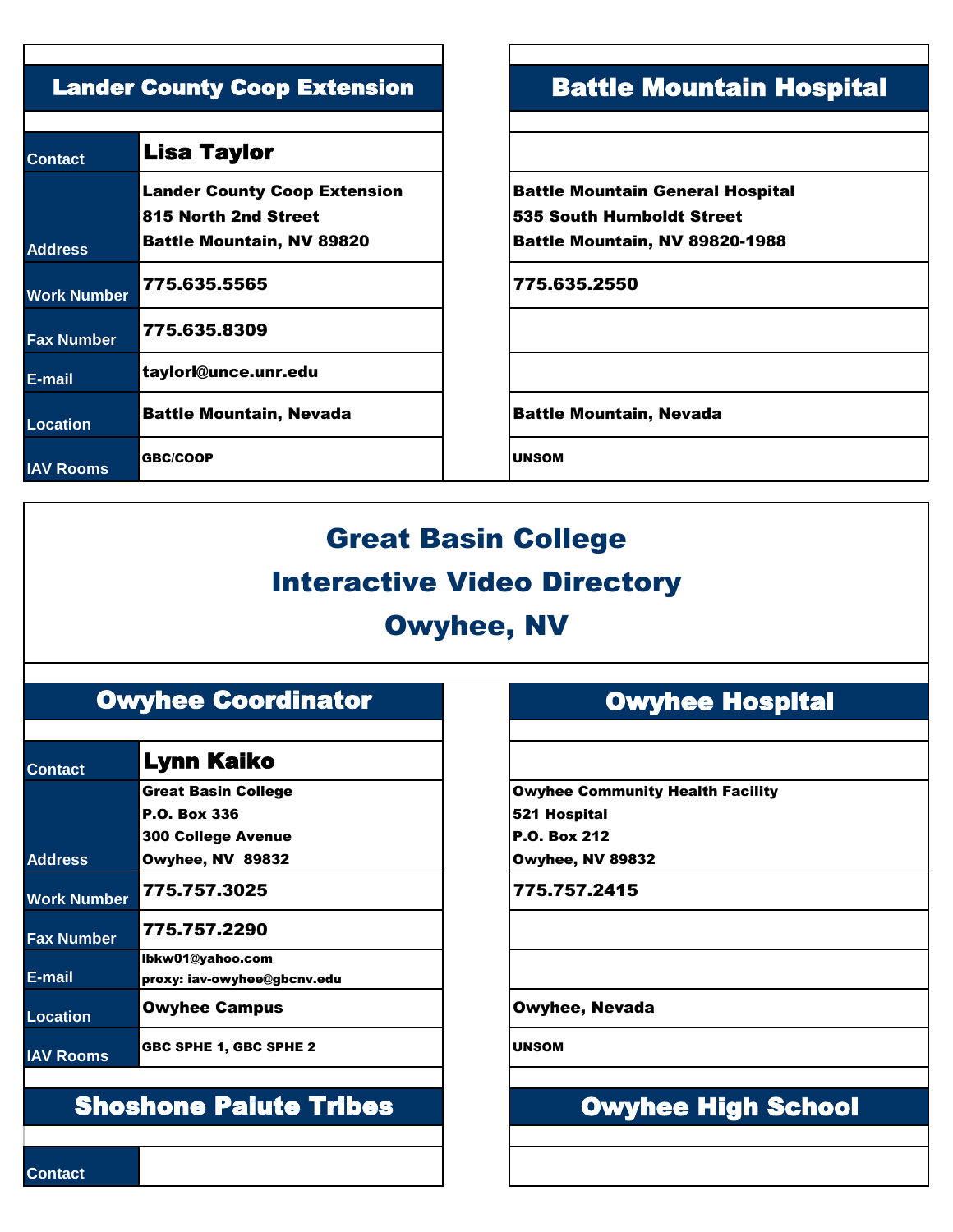|                    | <b>Education Center</b>   | <b>Owyhee High School</b>  |
|--------------------|---------------------------|----------------------------|
|                    | <b>300 College Avenue</b> | <b>P.O. Box 100</b>        |
|                    | Owyhee, NV 89832          | 100 Academic Way           |
| <b>Address</b>     |                           | Owyhee, NV 89832           |
| <b>Work Number</b> | 775.757.2007              | 775.757.2415               |
| <b>Fax Number</b>  | 775.757.2430              | 775.757.3663               |
| E-mail             |                           |                            |
| Location           | <b>Owyhee, Nevada</b>     | <b>Owyhee, Nevada</b>      |
| <b>IAV Rooms</b>   |                           | <b>ECSD Owyhee HS Rm 1</b> |

# Great Basin College Interactive Video Directory Wells, NV

**(Across the street from Wells High School)**

| <b>Contact</b>     | <b>Cindy Pearson</b>                     |                     |
|--------------------|------------------------------------------|---------------------|
|                    | <b>Great Basin College (GBC Modular)</b> | <b>Wells High</b>   |
|                    | <b>P.O. Box 294</b>                      | <b>P.O. Box 33</b>  |
| <b>Address</b>     | <b>Wells, NV 89835</b>                   | <b>Wells, NV 8</b>  |
|                    | (Cell) 385-5030<br>(GBC-                 | 775.752.34          |
| <b>Work Number</b> | <b>Wells) 752.3603</b>                   |                     |
| <b>Fax Number</b>  | 775.752.3590                             | 775.752.34          |
|                    | cindypears@gmail.com                     |                     |
| E-mail             | proxy: iav-wells@gbcnv.edu               |                     |
| <b>Location</b>    | <b>Wells GBC Campus</b>                  | <b>Wells, Neva</b>  |
| <b>IAV Rooms</b>   | <b>GBC Modular</b>                       | <b>Home Ec Room</b> |
|                    |                                          |                     |

#### Wells Coordinator **Wells High School**

Wells High School P.O. Box 338

Wells, NV 89835

Wells) 752.3603 775.752.3477

**Fax Number** 775.752.3590 775.752.3411

**Wells, Nevada** 

Great Basin College

### Interactive Video Directory

### Wendover, NV

Wendover Coordinator

**Contact** Yasmin Sandoval

West Wendover High School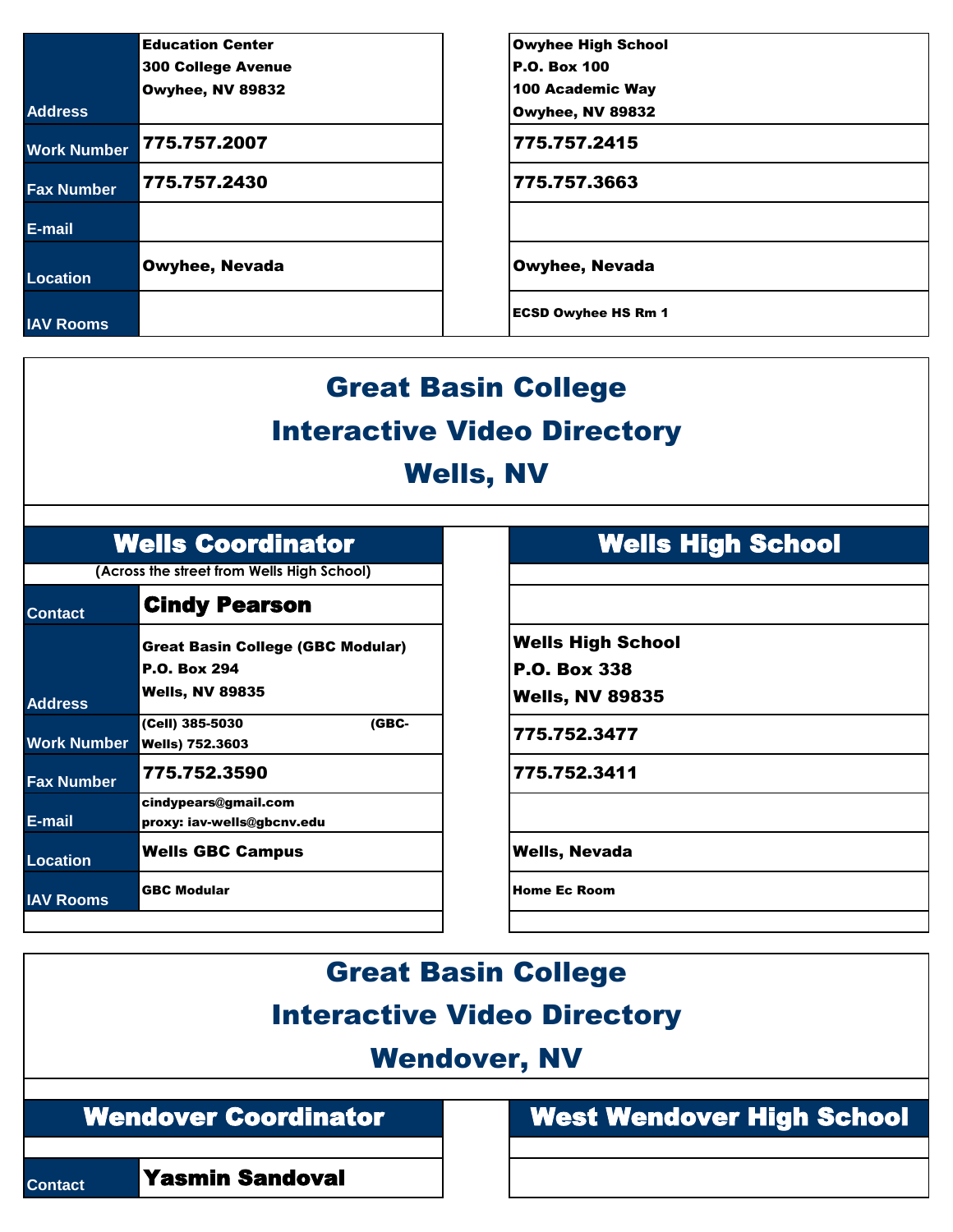|                    | <b>Great Basin College (GBC Modular)</b>                             |  |  |
|--------------------|----------------------------------------------------------------------|--|--|
|                    | 2000 Elko Avenue                                                     |  |  |
|                    | <b>P.O. Box 3547</b>                                                 |  |  |
| <b>Address</b>     | West Wendover, NV 89833                                              |  |  |
| <b>Work Number</b> | (Cell) 321-945-9612                                                  |  |  |
| <b>Fax Number</b>  | GBC Modular: 775-664-2287                                            |  |  |
| E-mail             | yasmin.sandoval@yahoo.com<br>proxy: iav-wendover@gbcnv.edu           |  |  |
| Location           | <b>Wendover Campus</b><br><b>Behind Parking Lot Near High School</b> |  |  |
| <b>IAV Rooms</b>   | <b>GBC Wend HS T2</b>                                                |  |  |

## West Wendover Elementary

| <b>Contact</b>     | <b>Yasmin Sandoval</b>          |                     |
|--------------------|---------------------------------|---------------------|
|                    | <b>West Wendover Elementary</b> | <b>William Be</b>   |
|                    | <b>2000 Elko Avenue</b>         | <b>P.O. Box 2</b>   |
| <b>Address</b>     | <b>West Wendover, NV 89833</b>  | <b>West Wen</b>     |
| <b>Work Number</b> | 321-945-9612                    | 775-664-2           |
| <b>Fax Number</b>  | 775-664-2343                    |                     |
|                    | yasmin.sandoval@yahoo.com       |                     |
| E-mail             | proxy: iav-wendover@gbcnv.edu   |                     |
| <b>Location</b>    | <b>West Wendover, Nevada</b>    | <b>Wendover,</b>    |
| <b>IAV Rooms</b>   | <b>ECSD Wend Elem</b>           | <b>UNSOM Clinic</b> |

West Wendover High School 2055 Elko Avenue West P.O. Box 3830 West Wendover, NV 89883

#### **Fax Number** GBC Modular: 775-664-2287 775.664.3944

#### West Wendover, Nevada

ECSD Wend HS T1 (located in the GBC modular) ECSD Wend HS Lib

#### William Bee Ririe Hospital

William Bee Ririe Hospital

P.O. Box 2761

West Wendover, NV 89883

**Work Number** 321-945-9612 775-664-2325

**Wendover, Nevada** 

## Great Basin College

#### Interactive Video Directory

#### Eureka, NV

| <b>Eureka Coordinator</b> |  |  |  |
|---------------------------|--|--|--|
|                           |  |  |  |
|                           |  |  |  |

| <b>Contact</b>     | <b>Veronica Nelson</b>            |
|--------------------|-----------------------------------|
|                    | <b>Great Basin College</b>        |
|                    | 2115 Bobcat Drive                 |
| <b>Address</b>     | <b>Ely, NV 89301</b>              |
| <b>Work Number</b> | 775-289-3589                      |
|                    | (Eureka High School) 775.237.6050 |
| <b>Fax Number</b>  | <b>IAV Room Fax Machine</b>       |

### Eureka High School

#### **Robin Hicks (Office)**

Eureka High School P.O. Box 237 1 Vandal Way

Eureka, NV 89316

**Work Number** 775-289-3589 775.237.7505

**EHS office fax: 775.237.5113**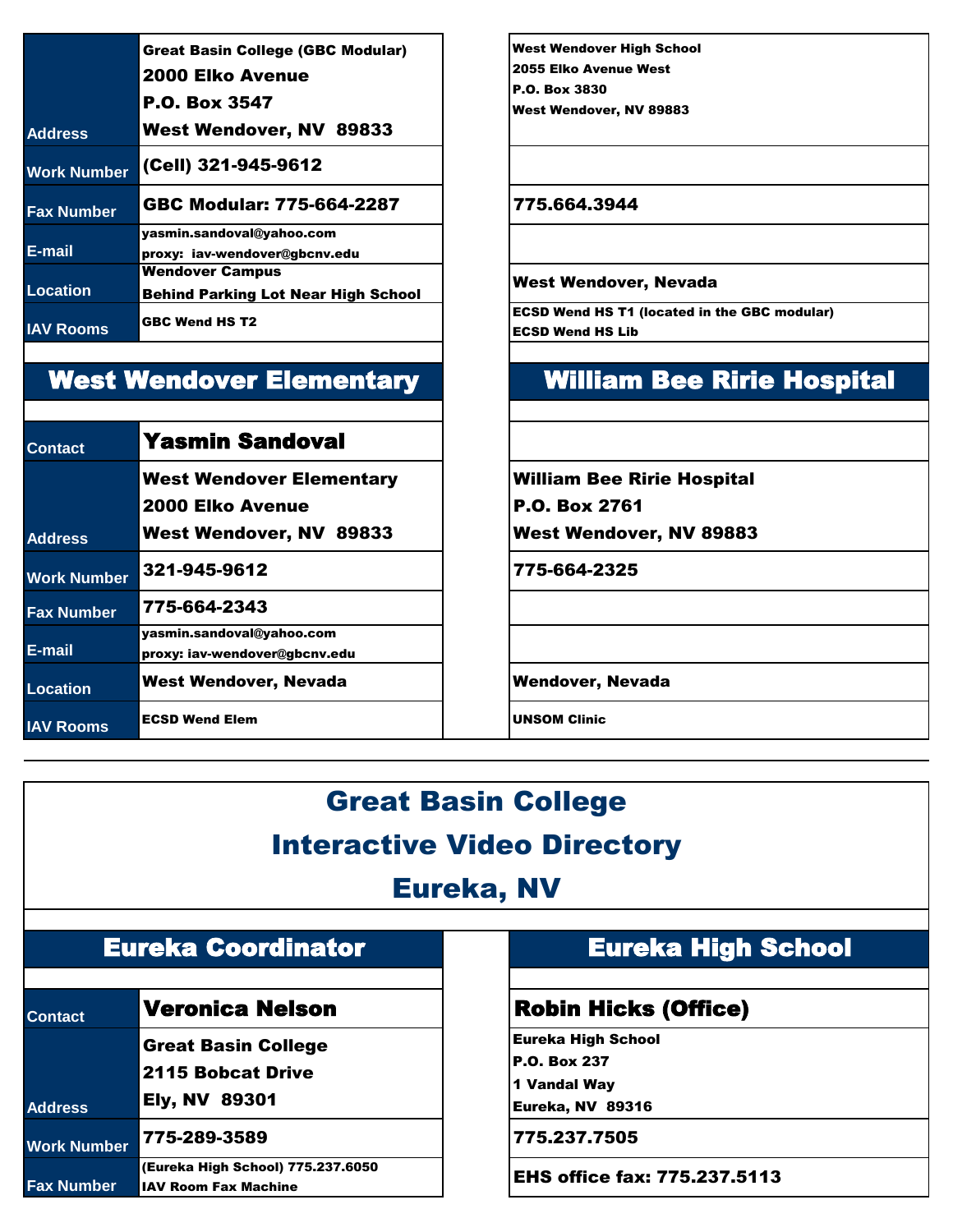| <b>IE-mail</b>   | veronica.nelson@gbcnv.edu |                   |
|------------------|---------------------------|-------------------|
| <b>Location</b>  | <b>Ely, Nevada</b>        | Eureka,           |
| <b>IAV Rooms</b> | lEureka HS                | <b>IEureka HS</b> |

### Eureka Elementary

| <b>Contact</b>     | <b>Elmer Porter</b>      |               |
|--------------------|--------------------------|---------------|
|                    | <b>Eureka Elementary</b> | <b>Eurek</b>  |
|                    | <b>1 McCoy Street</b>    | 250 S         |
|                    |                          | <b>P.O. B</b> |
| <b>Address</b>     | <b>Eureka, NV 89316</b>  | <b>Eurek</b>  |
| <b>Work Number</b> | 775.237.5700             | 775.2         |
| <b>Fax Number</b>  | 775.237.7026             | 775.2         |
| E-mail             | eporter@eureka.k12.nv.us |               |
| <b>Location</b>    | Eureka, Nevada           | <b>Eurek</b>  |
| <b>IAV Rooms</b>   | <b>Eureka Elementary</b> | <b>UNSOM</b>  |

#### **Eureka, Nevada**

### Eureka Medical Center

Eureka Medical Center

250 South Main Street

P.O. Box 347

Eureka, NV 89316

**Work Number** 775.237.5700 775.237.5313

**Fax Number** 775.237.7026 775.237.5073

**Eureka, Nevada** 

#### Eureka County Coop Extension

| <b>Contact</b>     | <b>Mime Link</b>                           |
|--------------------|--------------------------------------------|
|                    | <b>Eureka County Cooperative Extension</b> |
|                    | <b>701 South Main Street</b>               |
|                    | <b>P.O. Box 613</b>                        |
| <b>Address</b>     | Eureka, NV 89316-0613                      |
| <b>Work Number</b> | 775.237.5326                               |
| <b>Fax Number</b>  | 775.237.5164                               |
| E-mail             | linkm@unce.unr.edu                         |
| <b>Location</b>    | Eureka, Nevada                             |
| <b>IAV Rooms</b>   | Coop Ext                                   |

## McDermitt Coordinator

#### **Mary Lynn Hill**

McDermitt High School

P.O. Box 98

McDermitt, NV 89421

**High School: 775.532.8761** 

**High School: 775.532.8017** 

**[mhill@humboldt.k12.nv.us](mailto:mhill@humboldt.k12.nv.us)** 

**McDermitt High School** 

HCSD McDermitt HCSD K-12 MU1

Great Basin College Interactive Video Directory Austin, NV & Carlin, NV

Austin Coordinator **Carlin High School**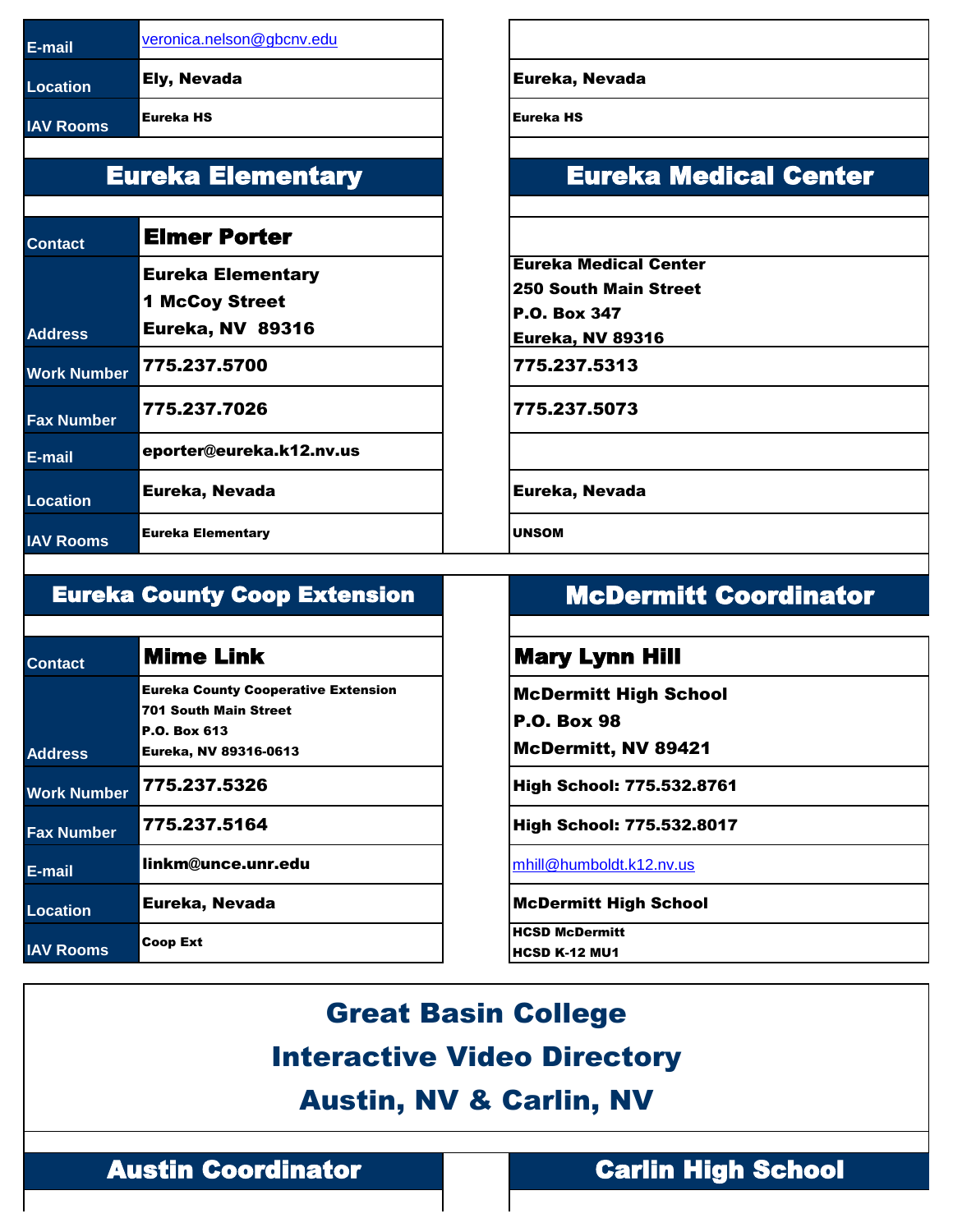| <b>Contact</b>     | <b>Jill Chambliss</b>            |
|--------------------|----------------------------------|
|                    | <b>Great Basin College</b>       |
|                    | 835 N. 2nd                       |
| <b>Address</b>     | <b>Battle Mountain, NV 89820</b> |
| <b>Work Number</b> | <b>BM GBC: 775-635-2318</b>      |
| <b>Fax Number</b>  | <b>BM GBC: 775-635-0340</b>      |
| E-mail             | jill.chambliss@gbcnv.edu         |
| Location           | <b>Battle Mountain, Nevada</b>   |
| <b>IAV Rooms</b>   | <b>LCSD Austin HS</b>            |

#### **Robert Hannu**

Carlin High School

P.O. Box 730

Carlin, Nevada 89822

**Work Number** BM GBC: 775-635-2318 775-754-6317

**Fax Number** BM GBC: 775-635-0340 775-754-2175

**E-mail** [jill.chambliss@gbcnv.edu](mailto:jill.chambliss@gbcnv.edu) [robert.hannu@gbcnv.edu](mailto:robert.hannu@gbcnv.edu)

**Carlin, Nevada** 

ECSD Carlin HS

(Elementary Wing/Library)

# Great Basin College Interactive Video Directory

#### Crescent Valley, NV

#### Crescent Valley Coordinator

| <b>Contact</b>     | <b>Jill Chambliss</b>                                                        | <b>Jill Chamb</b>                                                                  |
|--------------------|------------------------------------------------------------------------------|------------------------------------------------------------------------------------|
| <b>Address</b>     | <b>Great Basin College</b><br>835 N. 2nd<br><b>Battle Mountain, NV 89820</b> | <b>Crescent Valle</b><br>444 4th Street<br>P.O. Box 21154<br><b>Crescent Valle</b> |
| <b>Work Number</b> | <b>BM GBC: 775-635-2318</b>                                                  | 775-468-0213                                                                       |
| <b>Fax Number</b>  | <b>BM GBC: 775-635-0340</b>                                                  | 775-468-2005                                                                       |
| E-mail             | jill.chambliss@gbcnv.edu                                                     | jill.chambliss@gbc                                                                 |
| <b>Location</b>    | <b>Battle Mountain, Nevada</b>                                               | <b>Crescent Valle</b>                                                              |
| <b>IAV Rooms</b>   |                                                                              | <b>CVES 2</b>                                                                      |

#### Crescent Valley Elementary

#### **Contact** Jill Chambliss Jill Chambliss

Crescent Valley Elementary

Crescent Valley, NV 89821

**E-mail** [jill.chambliss@gbcnv.edu](mailto:jill.chambliss@gbcnv.edu) [jill.chambliss@gbcnv.edu](mailto:jill.chambliss@gbcnv.edu)

**Crescent Valley, Nevada** 

## Great Basin College Interactive Video Directory

### Amargosa, NV

Amargosa Valley Contact

**Contact Diane Wrightman** 

Amargosa Valley Elementary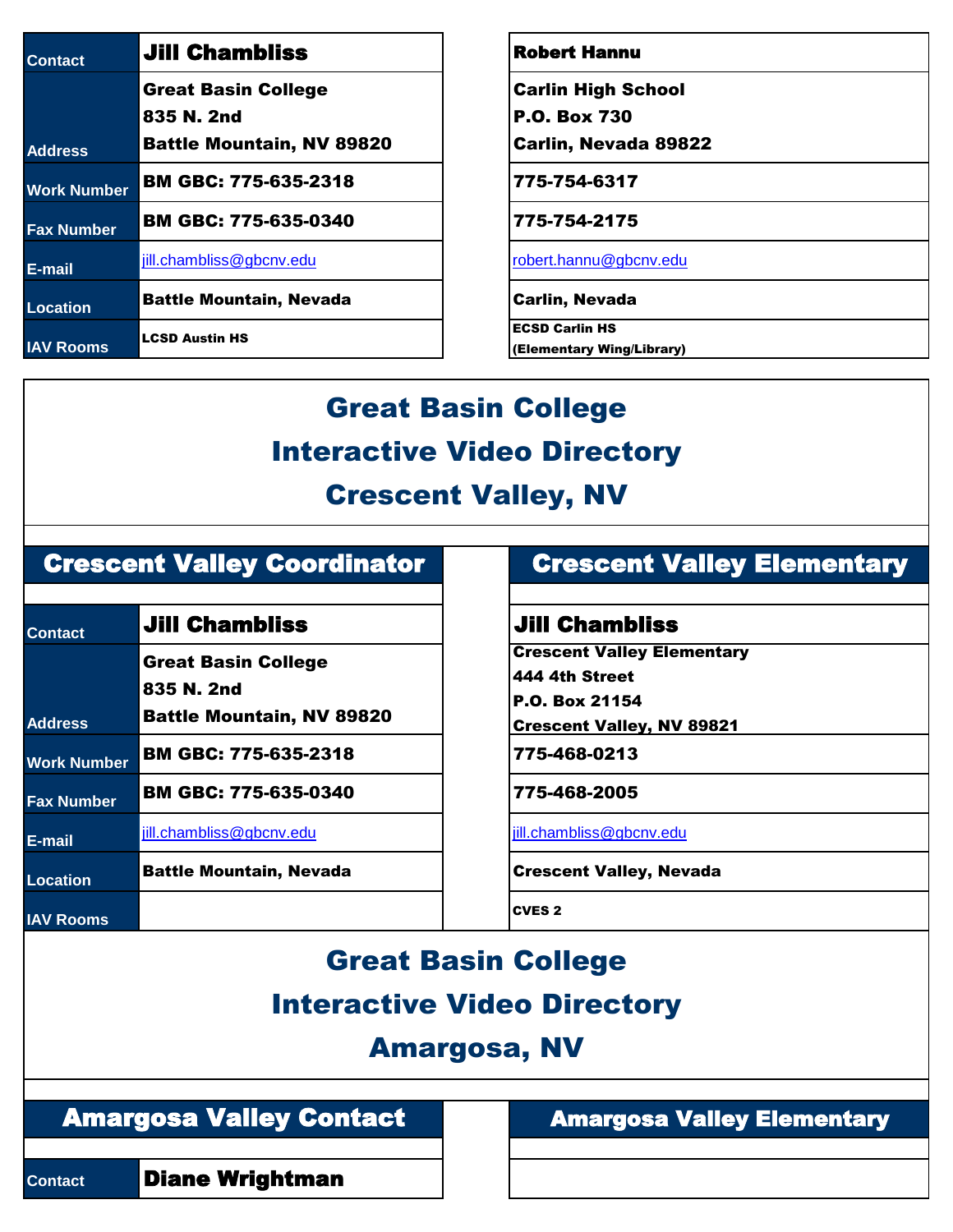|                    | <b>Great Basin College</b>   |  |
|--------------------|------------------------------|--|
|                    | <b>Pahrump Valley Campus</b> |  |
|                    | 551 East Calvada Blvd.       |  |
| <b>Address</b>     | Pahrump, NV 89048            |  |
| <b>Work Number</b> | 775-727-2017                 |  |
| <b>Fax Number</b>  | 775-727-2012                 |  |
| E-mail             | diane.wrightman@gbcnv.edu    |  |
| Location           | <b>Pahrump Valley Campus</b> |  |
| <b>IAV Rooms</b>   |                              |  |

#### Amargosa Valley Medical Center

| <b>Contact</b>     |                                       |
|--------------------|---------------------------------------|
|                    | <b>Amargosa Valley Medical Center</b> |
|                    | 845 Farm Road                         |
|                    | <b>Box 401-V</b>                      |
| <b>Address</b>     | Amargosa Valley, NV 89020             |
| <b>Work Number</b> | 775-372-5432                          |
| <b>Fax Number</b>  |                                       |
| E-mail             |                                       |
| Location           | <b>Amargosa Valley, Nevada</b>        |
| <b>IAV Rooms</b>   | <b>USNOM Clinic</b>                   |

Amargosa Valley Elementary 777 East Amargosa Farm Road Amargosa Valley, NV 89020 **Work Number** 775-727-2017 775-372-5324 **Amargosa Valley, Nevada** 

**NCSD Amargosa Elem** 

# Great Basin College Interactive Video Directory

## Jackpot, NV

#### Jackpot Contact

| <b>Contact</b>     | <b>Gloria Jean Ridge (Librarian)</b> |
|--------------------|--------------------------------------|
|                    | <b>Jackpot Library</b>               |
|                    | <b>2301 Progressive Drive</b>        |
| <b>Address</b>     | Jackpot, NV 89825                    |
| <b>Work Number</b> | 775.755.2356                         |
| <b>Fax Number</b>  | 775.755.2120                         |
| E-mail             | gjridge@clan.lib.nv.us               |

## Jackpot High School

#### **Brian Messmer (Principal)**

Jackpot High School

2201 Progressive Drive

Jackpot, NV 89825

**Work Number** 775.755.2356 775.755.2374

**Fax Number** 775.755.2120 775.755.2291

bmessmer@elko.k12.nv.us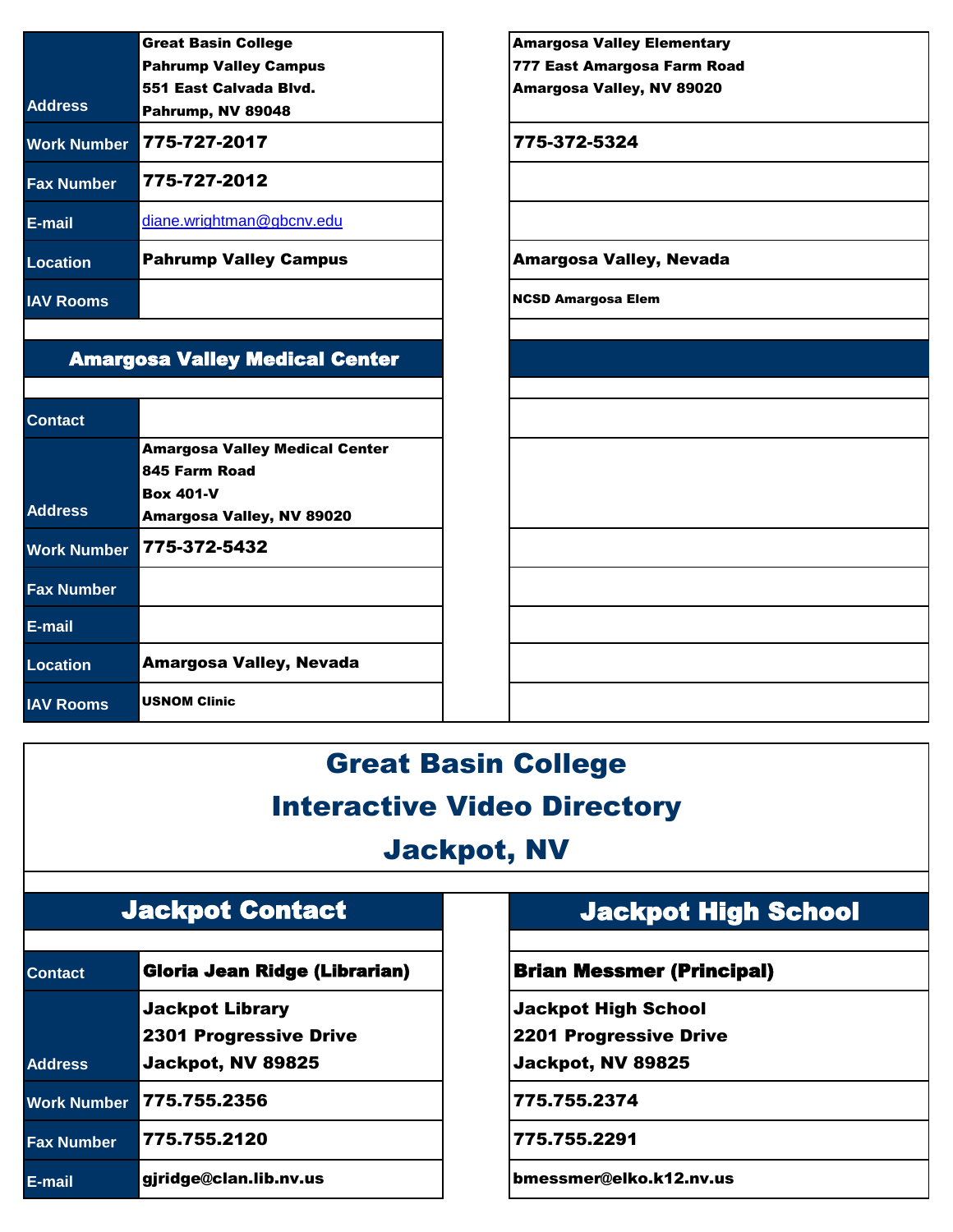**IAV Rooms** ECSD Elko Co. Lib **ECSD** Solution and ECSD Jackpot HS Lib

# Great Basin College Interactive Video Directory Tonopah, NV

## Tonopah Contact

| <b>Contact</b>     | <b>Diane Wrightman</b>                                                    |                                                         |
|--------------------|---------------------------------------------------------------------------|---------------------------------------------------------|
| <b>Address</b>     | <b>Great Basin College</b><br>551 East Calvada Blvd.<br>Pahrump, NV 89048 | <b>Tonopah</b><br>(Room #<br>1 Tennar<br><b>Tonopah</b> |
| <b>Work Number</b> | 775-727-2017                                                              | 775-48                                                  |
| <b>Fax Number</b>  | 775-727-2012                                                              |                                                         |
| E-mail             | diane.wrightman@gbcnv.edu                                                 | gbctonopa                                               |
| <b>Location</b>    | <b>Pahrump Valley Campus</b>                                              | Tonopal                                                 |
| <b>IAV Rooms</b>   |                                                                           | <b>Room #25</b>                                         |

## Tonopah Station

| <b>Contact</b>     | <b>Krista Wharff</b>        |
|--------------------|-----------------------------|
|                    | <b>GBC Tonopah</b>          |
|                    | <b>PO Box 298</b>           |
|                    | Goldfield, NV 89013         |
| <b>Address</b>     |                             |
| <b>Work Number</b> | 775-482-2010                |
| <b>Fax Number</b>  | 775-482-2013                |
|                    | krista.wharff@gbcnv.edu     |
| E-mail             | proxy: gbctonopah@gmail.com |
| <b>Location</b>    | <b>Tonopah High School</b>  |
| <b>IAV Rooms</b>   | <b>Room #25</b>             |

#### Nye Regional Medical Center

## Tonopah High School

Tonopah High School (Room #25 for GBC-Tonopah)

1 Tennant Lane Tonopah, NV 89049

**Work Number** 775-727-2017 775-482-3698

[gbctonopah@gmail.com](mailto:gbctonopah@gmail.com)

**Tonopah, Nevada** 

Nye Cooperative Extension

**Contact Amy Meier (Extension Educator)**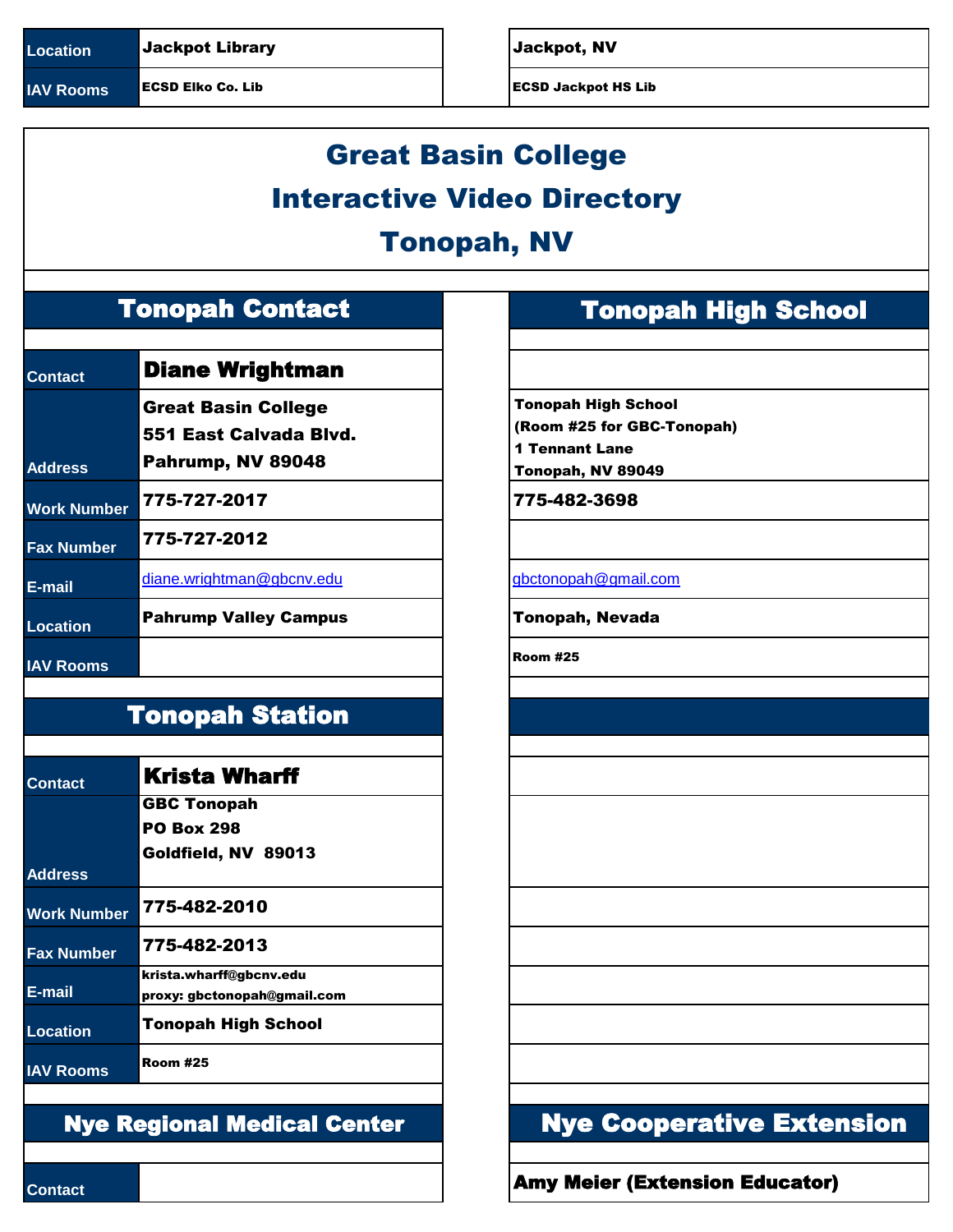| <b>Address</b>     | <b>Nye Regional Medical Center</b><br>825 Erie Main Street<br>Tonopah, NV 89049 | <b>Tonopah Cooperative Extension</b><br>475 Saint Patrick Street<br><b>P.O. Box 231</b><br><b>Tonopah, NV 89049-0231</b> |
|--------------------|---------------------------------------------------------------------------------|--------------------------------------------------------------------------------------------------------------------------|
| <b>Work Number</b> | 775.482.6233                                                                    | 775.482.5001                                                                                                             |
| <b>Fax Number</b>  | 775.482.8272                                                                    | 775.482.5396                                                                                                             |
| E-mail             |                                                                                 | meiera@unce.unr.edu                                                                                                      |
| Location           | <b>Tonopah, Nevada</b>                                                          | <b>Tonopah, Nevada</b>                                                                                                   |
| <b>IAV Rooms</b>   | <b>UNSOM Clinic</b>                                                             | <b>Nye Coop Ext</b>                                                                                                      |

# Great Basin College Interactive Video Directory Beatty, NV

## Beatty Contact

| <b>Contact</b>     | <b>Diane Wrightman</b>                                                    |                                                                      |  |
|--------------------|---------------------------------------------------------------------------|----------------------------------------------------------------------|--|
| <b>Address</b>     | <b>Great Basin College</b><br>551 East Calvada Blvd.<br>Pahrump, NV 89048 | <b>Beatty High S</b><br><b>1 Hornet Aver</b><br><b>Beatty, NV 89</b> |  |
| <b>Work Number</b> | 775-727-2017                                                              | 775-553-2595                                                         |  |
| <b>Fax Number</b>  | 775-727-2012                                                              | 775-553-2887                                                         |  |
| E-mail             | diane.wrightman@gbcnv.edu                                                 |                                                                      |  |
| <b>Location</b>    | <b>Pahrump Valley Campus</b>                                              | <b>Beatty, Nevada</b>                                                |  |
| <b>IAV Rooms</b>   |                                                                           | <b>NCSD Beatty HS</b>                                                |  |

Beatty High School

1 Hornet Avenue

Beatty, NV 89003

**Work Number** 775-727-2017 775-553-2595

**Beatty, Nevada** 

#### Great Basin College

## Interactive Video Directory

## Reno, NV

#### TMCC Redfield Campus

Vicky Davis(Scheduler) Karen Magstadt (Site Manager) 775.850.4013

**Contact**

Vicky Davis (Located at Dandini Campus)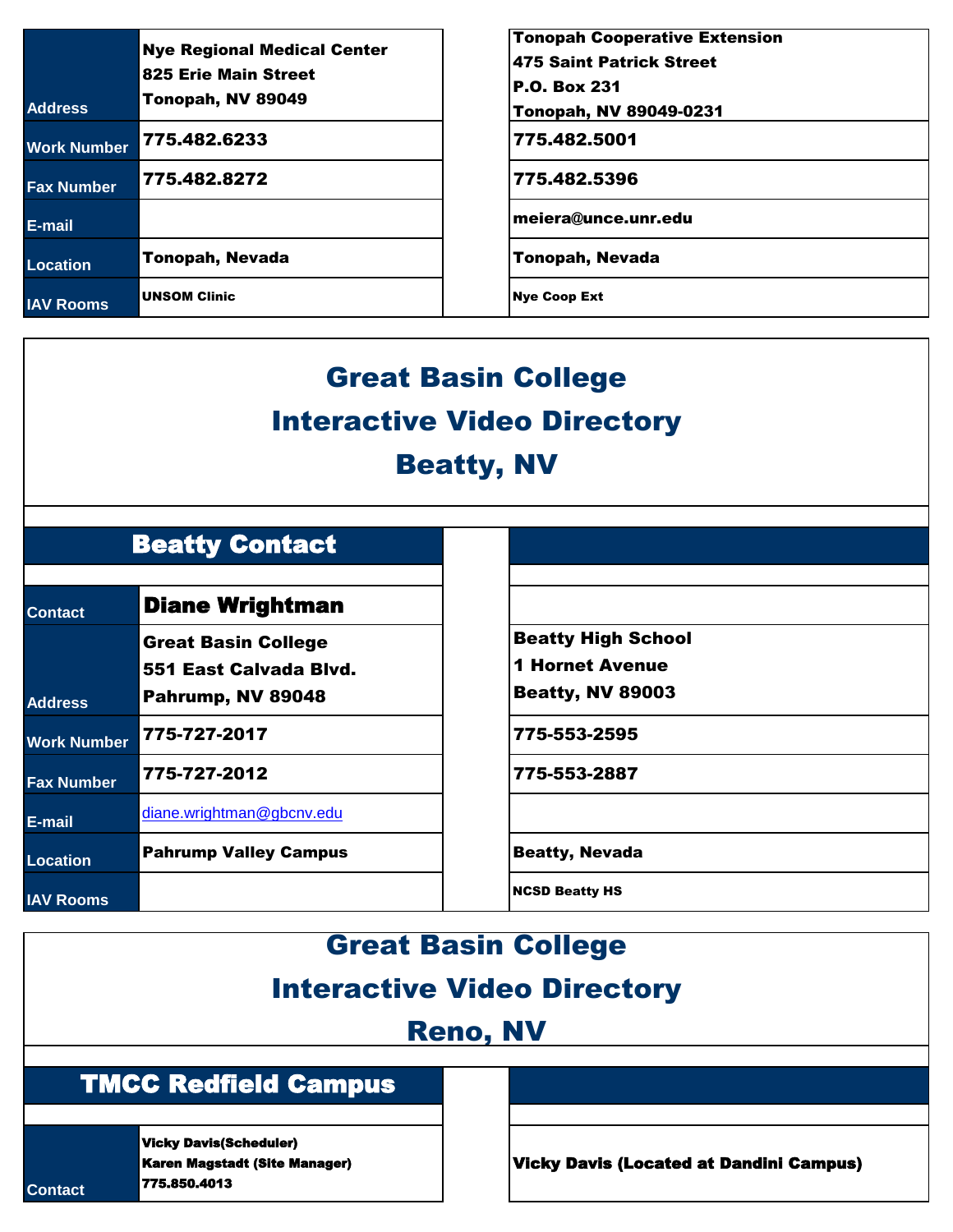| <b>TMCC Redfield Campus</b>           | <b>TMCC Dandini Ca</b>   |
|---------------------------------------|--------------------------|
| 18600 Wedge Parkway                   | 7000 Dandini             |
| <b>SIER 222</b>                       | <b>RMDT 315 A</b>        |
| <b>Reno, NV 89511</b>                 | <b>Reno, NV 89512</b>    |
| 775-674-7664                          | 775.674.7664             |
|                                       |                          |
| vdavis@tmcc.edu                       | vdavis@tmcc.e            |
| Reno, Nevada                          | Reno, Nevada             |
| TMCC Redfield 102, TMCC Redfield 103, | <b>TMCC Dand Sier 10</b> |
| <b>TMCC RPSTC 110</b>                 | <b>TMCC Dand Rdmt 4</b>  |
|                                       |                          |

## IAV Technical Support

| <b>Contact</b>     | <b>TW Landis</b>            |                       |
|--------------------|-----------------------------|-----------------------|
|                    | <b>TMCC Dandini Campus</b>  | <b>TMCC Meado</b>     |
|                    | 7000 Dandini                | <b>5270 Neil Ro</b>   |
|                    | <b>RMDT 308B</b>            |                       |
| <b>Address</b>     | <b>Reno, NV 89512</b>       | Reno, NV 89           |
| <b>Work Number</b> | Cell: 775-846-1539          | 775-829-9010          |
| <b>Fax Number</b>  | <b>Office: 775-673-7229</b> | 775-829-9032          |
| E-mail             | twlandis@tmcc.edu           |                       |
| Location           | Reno, Nevada                | Reno, Nevada          |
| <b>IAV Rooms</b>   |                             | <b>TMCC Meadowood</b> |

TMCC Dandini Campus

**E-mail** vdavis@tmcc.edu vdavis@tmcc.edu

TMCC Dand Sier 100, TMCC Dand Rdmt 3150, TMCC Dand Rdmt 412

## TMCC Meadowood Center

TMCC Meadowood Campus

5270 Neil Road

Reno, NV 89502

**IAV Rooms** TMCC Meadowood S104

#### Regional Public Safety Training Center

Regional Public Safety Training Center 5190 Spectrum Boulevard Reno, NV 89512

**Contact** TMCC Edison Campus Technical Institute

TMCC Edison Campus

**Address** 475 Edison Way Reno, NV 89502 **Work Number** 775.856.5300 **775.789.5500 Fax Number E-mail** Location Reno, Nevada **Reno, Nevada** Reno, Nevada **IAV Rooms** TMCC Edison **TMCC ROOMS** TMCC RPSTC 110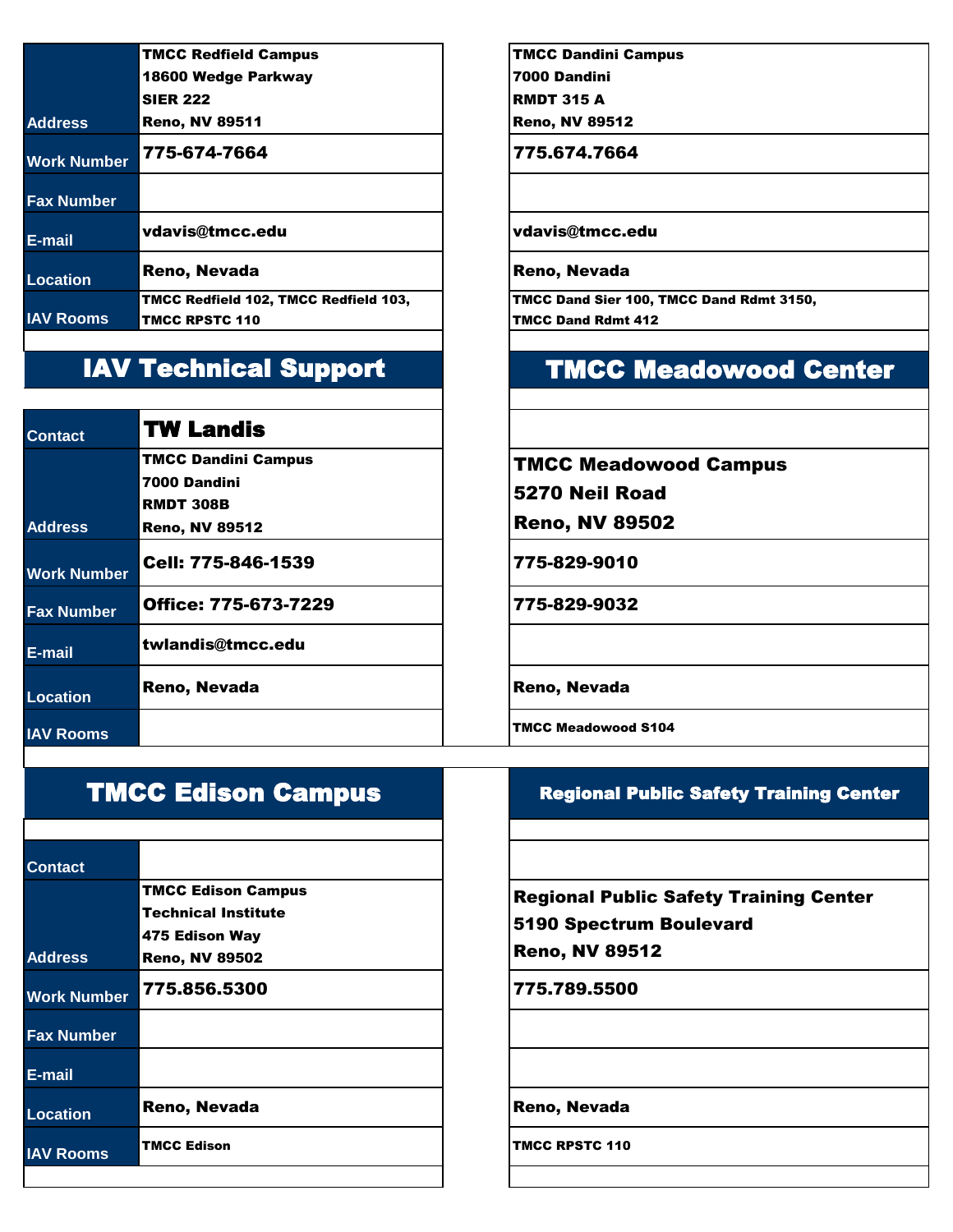| <b>Western Nevada College</b> |                                            |  |  |
|-------------------------------|--------------------------------------------|--|--|
| Contact                       | Donna Redfern                              |  |  |
|                               | <b>Carson City Campus</b>                  |  |  |
|                               | <b>Joe Dini Library and Student Center</b> |  |  |
|                               | 2201 West College Parkway                  |  |  |
| <b>Address</b>                | <b>Carson City, NV 89703</b>               |  |  |
| Work Number                   | 775-445-4245                               |  |  |
| <b>Fax Number</b>             | 775-445-3363                               |  |  |
| E-mail                        | donna.redfern@wnc.edu                      |  |  |
| Location                      | <b>Carson City, NV</b>                     |  |  |
| <b>IAV Rooms</b>              | <b>Reynolds 101</b>                        |  |  |

# Great Basin College Interactive Video Directory

## Las Vegas, NV

## CSN - Cheyenne Campus

| <b>Contact</b>     | <b>Debbie Tanner - Contact</b>                                                              | <b>Renee David</b>                                                             |
|--------------------|---------------------------------------------------------------------------------------------|--------------------------------------------------------------------------------|
| <b>Address</b>     | <b>CSN Cheyenne Campus</b><br><b>3200 East Cheyenne Avenue</b><br>North Las Vegas, NV 89030 | <b>CSN Henderson Campus</b><br><b>700 College Drive</b><br>Henderson, NV 89002 |
| <b>Work Number</b> | 702.651.4000                                                                                | <b>CSN Henderson: 702.651.3000</b><br><b>Renee David: 702.651.3025</b>         |
| <b>Fax Number</b>  |                                                                                             |                                                                                |
| E-mail             |                                                                                             | renee.david@csn.edu                                                            |
| <b>Location</b>    | Las Vegas, Nevada                                                                           | <b>Henderson, Nevada</b>                                                       |
| <b>IAV Rooms</b>   | CSN Cheyenne 2638, CSN WC H105                                                              | <b>CSN A113, CSN C224</b>                                                      |

#### University of Nevada Coop Extension

| <b>Contact</b>     | <b>Sue Lewis</b> |  |
|--------------------|------------------|--|
|                    |                  |  |
| <b>Address</b>     |                  |  |
| <b>Work Number</b> | 702.251.7531     |  |

## CSN - Henderson Campus

#### **Renee David**

## Pershing County Extension

#### **Christy Luna**

Pershing County Cooperative Extension

P.O. Box 239 Lovelock, NV 89419-0239

**Work Number** 702.251.7531 775.273.2923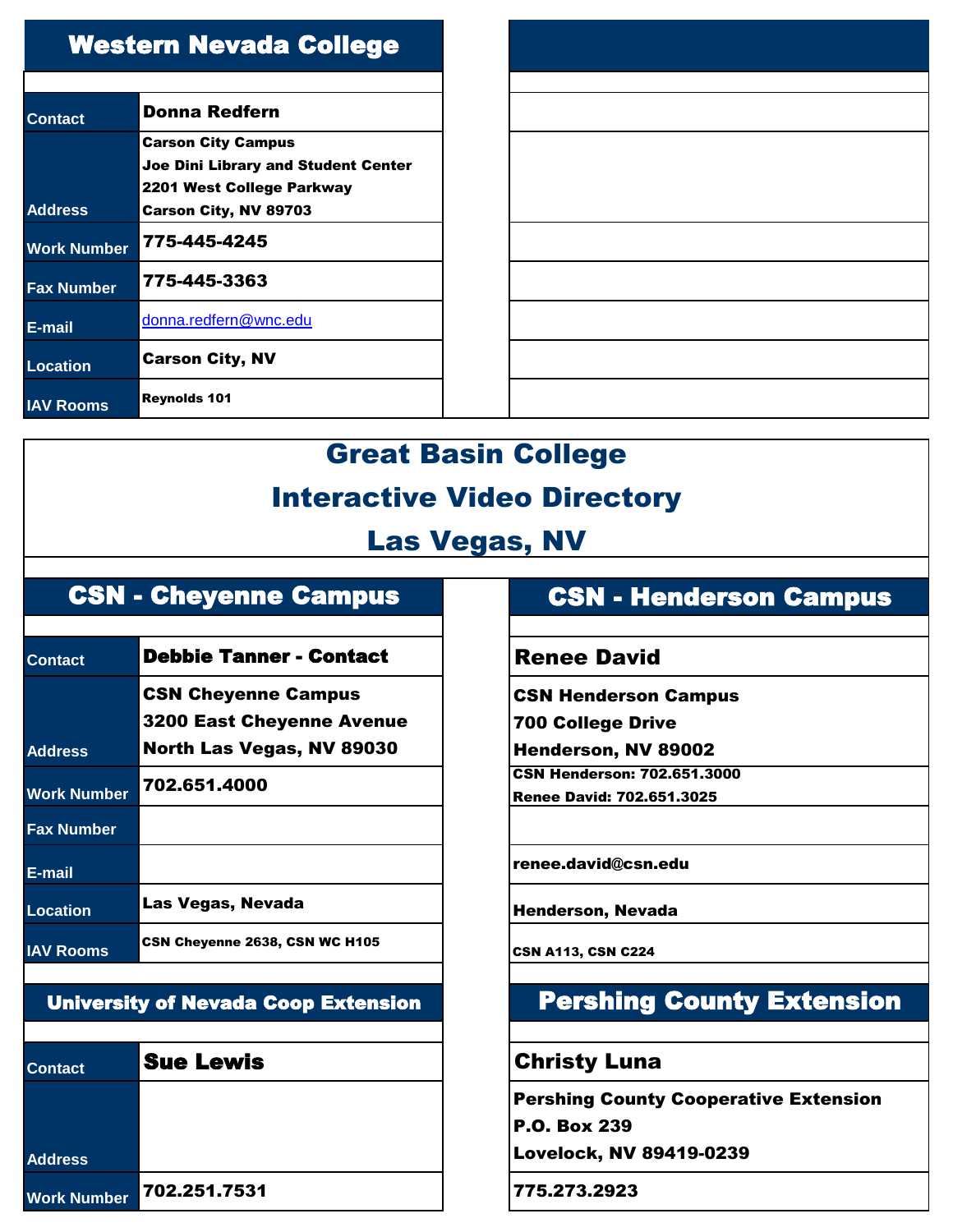**Fax Number** 702.251.7536 702.251.7536

**E-mail** lewissu@unce.unr.edu lunac@unce.unr.edu

**IAV Rooms** Coop Ext

Location Las Vegas, Nevada **Location Lovelock, Nevada** 

# Great Basin College Interactive Video Directory

## Lovelock, NV

## Pershing County High School

| <b>Contact</b>     | <b>Cheryl Bjerke</b>                   | <b>Pat Harmo</b>     |  |
|--------------------|----------------------------------------|----------------------|--|
|                    | <b>Pershing County Learning Center</b> | <b>Pershing Cout</b> |  |
|                    | <b>765 Western Avenue</b>              | 765 Western          |  |
| <b>Address</b>     | Lovelock, NV 89419                     | <b>Lovelock, NV</b>  |  |
|                    | 775-273-7362                           | 775-273-7362         |  |
| <b>Work Number</b> | 775-273-2625 (PCHS)                    | 775-273-4994 (Le     |  |
| <b>Fax Number</b>  | 775-273-4994                           | 775-273-7362         |  |
| E-mail             | cheryl.bjerke@gbcnv.edu                | pharmon@persl        |  |
| <b>Location</b>    | Lovelock, Nevada                       | Lovelock, Neva       |  |
| <b>IAV Rooms</b>   |                                        |                      |  |

#### Pershing County Learning Center

#### **Pat Harmon**

Pershing County Learning Center

765 Western Avenue

Lovelock, NV 89419-0239

775-273-4994 (Learning Center)

pharmon@pershing.k12.nv.us

**Lovelock, Nevada** 

# Great Basin College Interactive Video Directory

## Round Mountain, NV

## Round Mountain Contact

| <b>Contact</b>     | <b>Jeanie Bleeker</b>         |  |
|--------------------|-------------------------------|--|
|                    | <b>Round Mountain Library</b> |  |
|                    | <b>P.O. Box 1428</b>          |  |
|                    | <b>Round Mountain, NV</b>     |  |
| <b>Address</b>     | 89045-1428                    |  |
| <b>Work Number</b> | 775.377.2215                  |  |
| <b>Fax Number</b>  | 775.377.2699                  |  |
| E-mail             | itbrmpl@hotmail.com           |  |

Round Mountain High School 61 Hadley Circle Round Mountain, NV 89045

**Work Number** 775.377.2215 775.377.2690

**Fax Number** 775.377.2699 775.377.1239